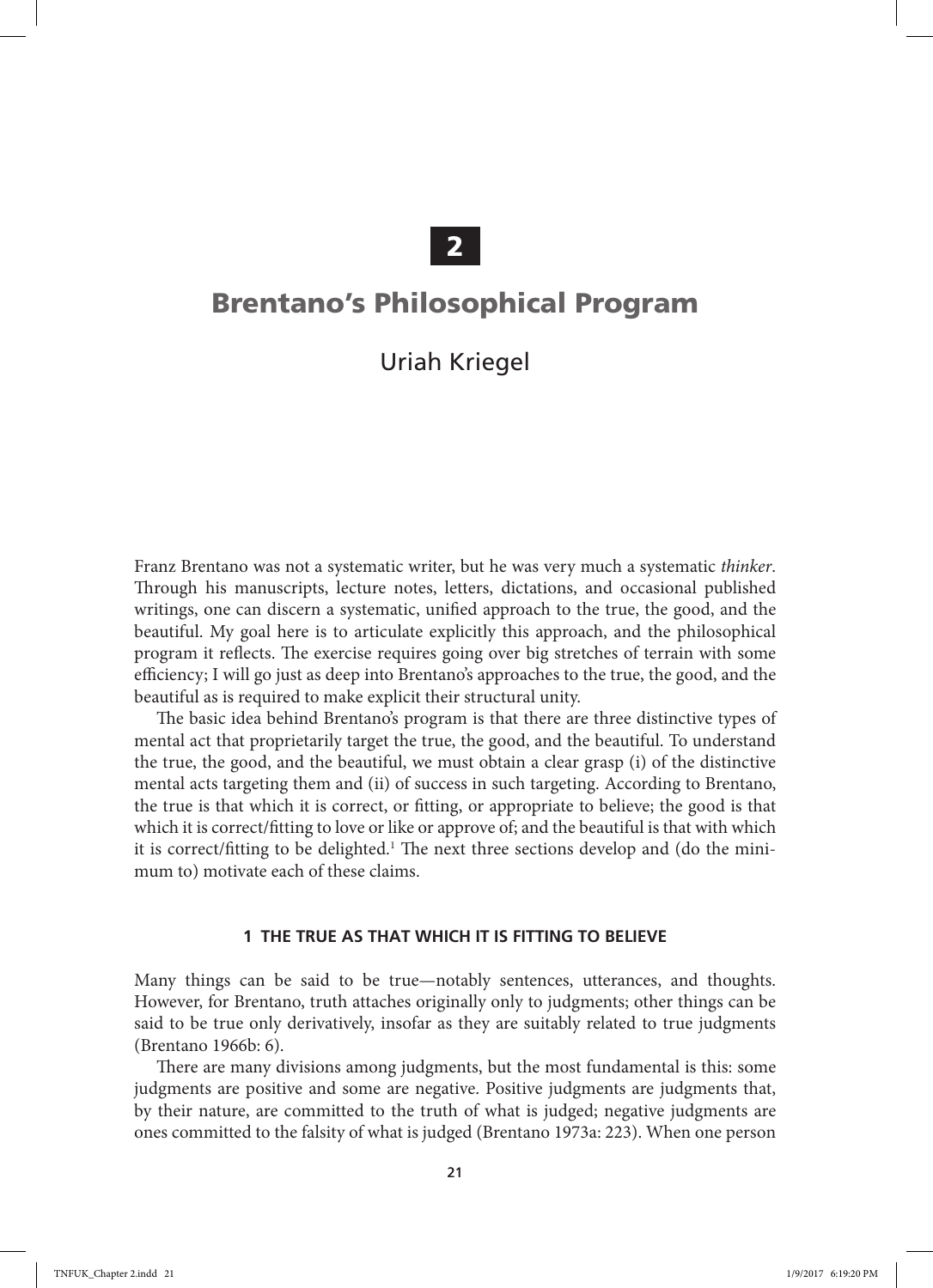believes that the sun rotates around the earth and another disbelieves that the sun rotates around the earth, both are making a judgment about the same thing: whether the sun rotates around the earth. But one is making a positive judgment, committing to the truth of < the sun rotates around the earth >, while the other makes a negative judgment, committing to the falsity of < the sun rotates around the earth >.

Belief is committed to the truth of what is believed, then, whereas disbelief is committed to the falsity of what is disbelieved. In both cases, we can ask whether the commitment is built into the *content* of the judgment or the *attitude*. This is not Brentano's terminology; Brentano would put this by asking whether the commitment is an aspect of the intentional *object* or of the *mode* of intentionality. But the point is the same: either belief 's commitment to truth is part of what is represented by the belief, or it is an aspect of the way belief represents what it does. Brentano's view is clearly the latter: truth-commitment is an *attitudinal* feature of belief (Brentano 1973a: 201). This makes sense, of course: we typically believe *that the sun rotates around the earth*, not that *it is true* that the sun rotates around the earth. The commitment to the proposition that the sun rotates around the earth is built into the very act of believing, not into what is believed. We may put this (though Brentano does not) by saying that for any given proposition *p*, believing that  $p$  is not a mental act that represents  $p$  as true, but rather a mental act that representsas-true *p*. More generally:

What constitutes the distinctive feature of judgment ... can [not] be a difference in content.… [T]he distinctive feature of judgment [is rather] a particular kind of *relation* to the [intentional] object.

(Brentano 1973a: 222; my italics)

In our terminology: representing-as-true is the essential property of belief, while representing-as-false is the essential property of disbelief.

From this perspective, the answer to the question 'what is truth?' is simply: the kind of thing targeted by belief (rather than disbelief or other types of mental act). More precisely, to say of any given sentence '*p*' or proposition *p* that it is true is just to say that the right attitude to take toward *p* is that of believing it (Brentano 1966b: 122). The correct or fitting attitude to take toward *p*, of all attitudes in our psychological repertoire, is belief that attitude which, by its very nature, represents-as-true.

The idea that the true is that which it is fitting to represent-as-true might seem circular. And indeed it would be if the only way to understand the notion of representingas-true is compositionally, by understanding the meaning of "representing" and "true." But this is not what Brentano thinks. For Brentano, there is only one way to grasp the distinctive, essential property of belief. It is to encounter in introspection, or rather in inner perception,<sup>2</sup> mental acts of believing, disbelieving, contemplating, and so on; and to pay attention to the felt difference between them. Through such comparison and contrast, one can zero in on the distinctive property of belief. For Brentano, the true is that toward which it is fitting to have the kind of mental act that exhibits this distinctive property encountered in inner perception. Accordingly, a person who has never experienced and inner-perceived belief, disbelief, and so on would be unable to grasp the nature of truth: "our definition would convey nothing to one who lacked the necessary intuition" (Brentano 1966b: 25).3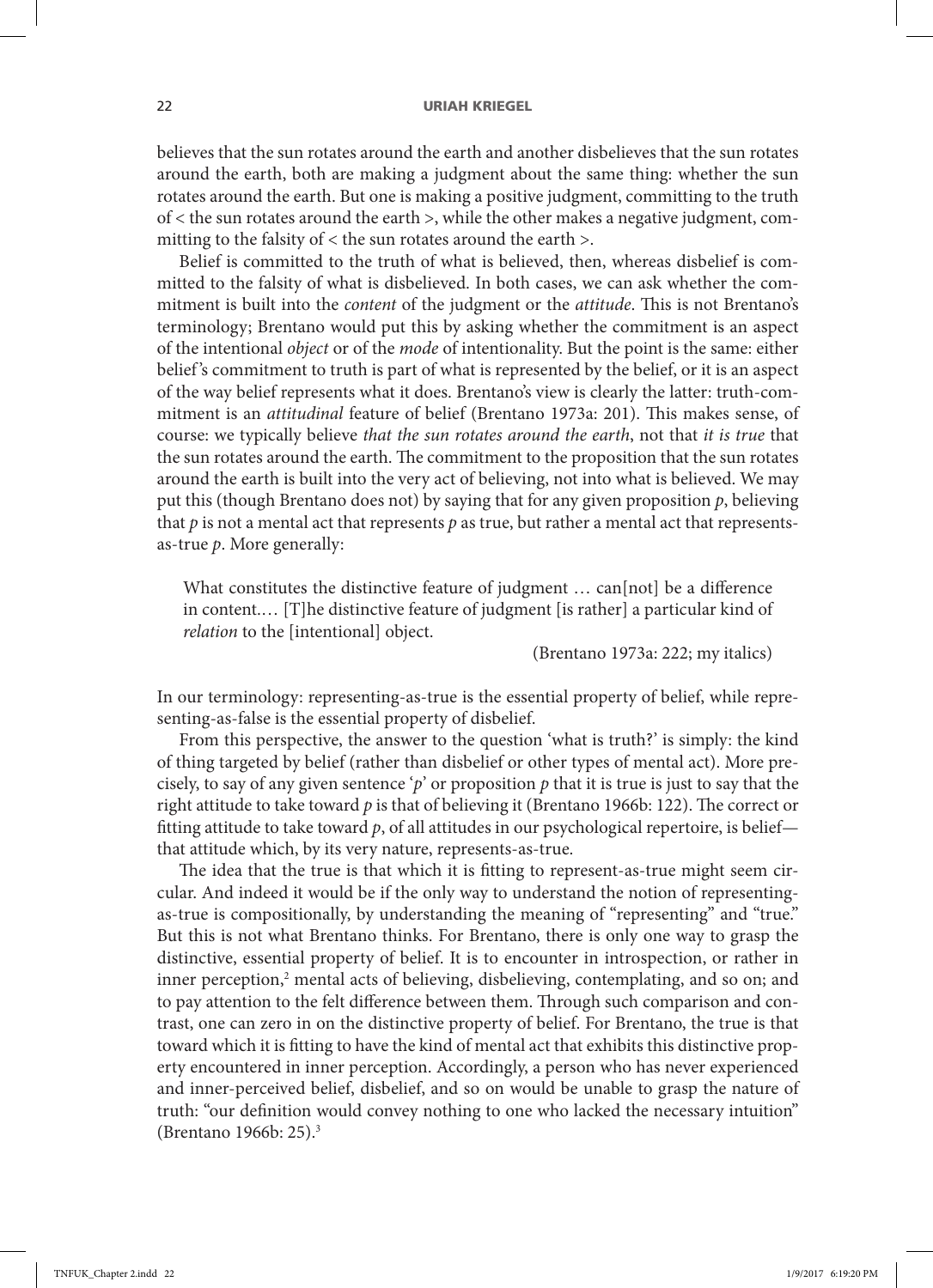So far, I have conducted the discussion as though Brentano, along with virtually every other philosopher, takes judgment to be a propositional attitude. But one of the most fascinating parts of Brentano's philosophy is his nonpropositional theory of judgment as an *objectual* attitude. This theory allows Brentano to turn his account of truth into an account of *existence*. This move is based on two central ideas.

The first is that all beliefs are existential (Brentano 1973a: 218). We do not believe that the weather is nice but rather that *there is* nice weather. We do not believe that all dogs are cute but rather that *there is no* uncute dog. Every belief report, claims Brentano, can be paraphrased perfectly into an existential-belief report. Accordingly, the truth-commitment of beliefs boils down to existence-commitment: all our beliefs and disbeliefs commit to the existence or nonexistence of something.

The second idea is that this existence-commitment is, again, an aspect of the belief 's attitude rather than content. Our beliefs do not represent things as existent but rather represent-as-existent things. To that extent, belief reports are better formulated not in terms of "belief that" but in terms of "belief in." We do not believe *that there is nice weather* but rather *believe in* nice weather. We do not believe *that there is no uncute dog* but rather *disbelieve in* an uncute dog. Observe, now, that belief-in is an objectual (and not propositional) attitude: what is believed-in is nice weather, not the existence of nice weather; what is disbelieved-in is uncute dogs, not the existence of uncute dogs. As Brentano puts it,

the being of A need not be produced in order for the judgment 'A is' to be … correct; all that is needed is A.

(1966b: 85)

In a slogan: the truthmakers of existentials are not existences but existents.

What motivates this attitudinal account of existence-commitment is the (highly plausible) traditional idea that existence is not an attribute (Brentano 1973a: 229). If existence is not an attribute, (true) existentials cannot be understood as attributing existence to something (if things do not *have* such an attribute, any judgment which attributed it to them would be erroneous). How, then, can a *true* judgment involve commitment to the existence of that which it is about? The answer is that the judgment must not represent its object as existing but instead represent-as-existing its object. That is, existence-commitment must be an aspect of the judgment's attitude, not its content.<sup>4</sup>

Brentano's reasoning may be summarized in two steps. First: all (dis)belief reports can be paraphrased into existential-(dis)belief reports; all existential-(dis)belief reports can be paraphrased into (dis)belief-in reports; therefore, all (dis)belief reports can be paraphrased into (dis)belief-in reports. The fact that A-statements are paraphraseable into B-statements does not in itself guarantee that the latter capture the real structure of what those statements are about. A substantive argument is needed for taking the B-statements to be more faithful to how things are. This is provided by the second part of Brentano's reasoning: the truth of (dis)belief-in reports does not require there to be an existence attribute, whereas the truth of existential (dis)belief-that reports does; there are good reasons to reject an existence attribute, but no good reasons to think there are no true existential judgments; therefore, there are good reasons to take (dis)belief-in reports to capture the real structure of judgments.<sup>5</sup>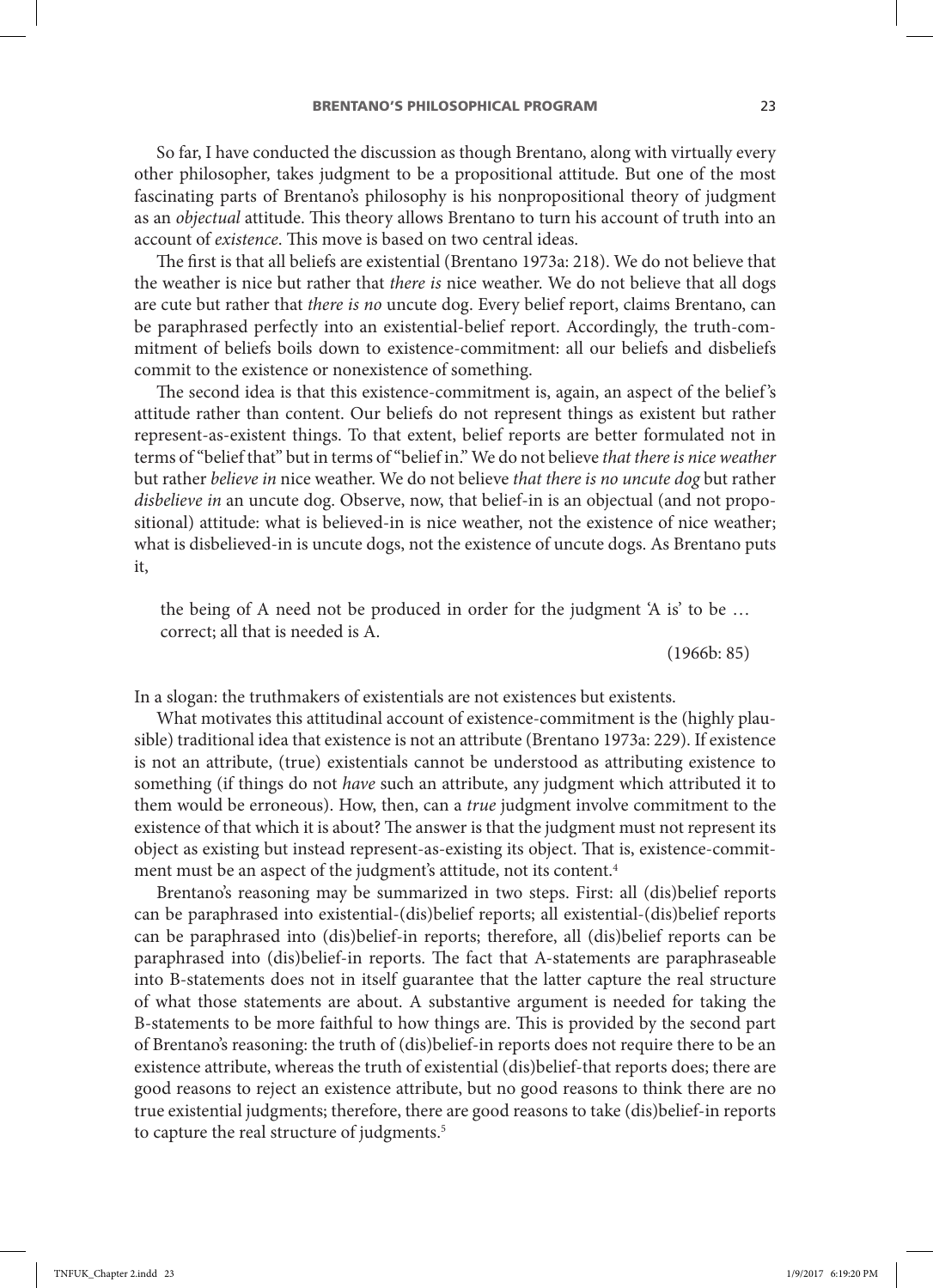The upshot is that Brentano's fitting-belief account of the true effectively becomes a fitting-belief-in account of the existent. To say that a duck exists, for example, is just to say that the right or correct attitude to take toward a duck is that of believing in it. (By the same token, to say that there are no dragons is to say that the correct attitude to take toward a dragon is that of disbelieving in it.) Brentano writes:

If "the existent," in its strict sense, is a name, it cannot be said to name anything directly. It comes to the same thing as "something (*etwas*) which is the object of a correct affirmative judgment" or "something which is correctly accepted or affirmed."

(Brentano 1969: 68)

Since for Brentano all beliefs are existential, he sometimes runs his correct-attitude accounts of truth and existence together: "We call something true when the affirmation relating to it is correct/fitting" (1969: 18).

Here too, Brentano maintains that our only grip on the crucial property of representing-as-existent derives from inner perception of beliefs-in. We only truly grasp the notion of existence when we understand it as that toward which it is fitting to have a mental act with the kind of distinctive attitudinal property we encounter in comparing and contrasting beliefs-in and other mental acts in our psychological repertoire (Brentano 1973a: 210).

Crucially, the same holds of the correctness or fittingness of our (dis)beliefs-in. Actually, for Brentano, we may be able to analyze correctness in terms of self-evidence (*Evidenz*); but the notion of self-evidence itself is primitive and can only be grasped in inner perception through the same sort of contrastive exercise:

The correct method is one that we use in many other cases where we are concerned with a *simple* mark or characteristic. We will have to solve the problem by considering a multiplicity of judgments which are self-evident and then *comparing and contrasting* (*vergleichend gegenüber stellen*) them with other judgments which lack this distinguishing characteristic.

(Brentano 1966b: 125; my italics)

Thus both the distinctive property of belief-in and the property of fittingness are to be grasped originally in inner perception. Once we do, and given certain theoretical positions, we can appreciate the nature of existence and truth.

# **� The Good as That to Which a Pro Attitude Is Fitting**

Just as judgments embody commitment to the existence or nonexistence of what they are about, Brentano maintains that there are mental acts that embody commitment to the goodness or badness of what they are about. He uses the terms 'love' and 'hate' to denote those mental acts but uses them widely to cover any favorable or unfavorable mental act, such as loving a certain wine (Brentano 1973a: 199) or hating the weather. Indeed, he argues that under the headings of 'love' and 'hate,' so understood, fall all pain and pleas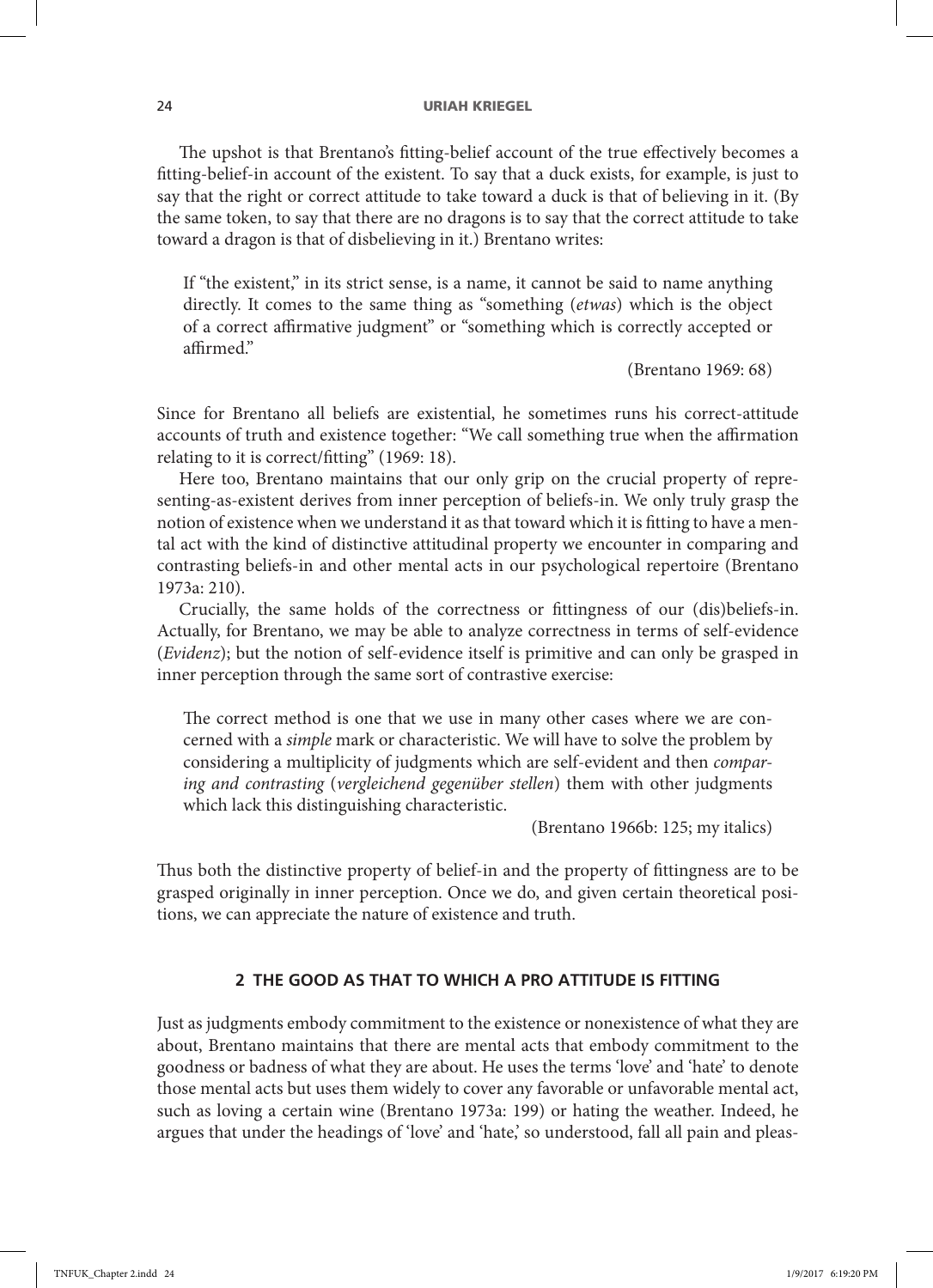ure, all emotions as such, and all acts of the will (Brentano 1973a: 236–7). Essentially, his *'*love' and *'*hate' are what we refer to in contemporary philosophy of mind as *pro attitudes* and *con attitudes*. Pro attitudes embody commitment to the goodness of their intentional objects, con attitudes commitment to the badness of theirs. Thus, liking ice cream involves mental commitment to the goodness of ice cream, while disliking rain involves mental commitment to the badness of rain.<sup>6</sup>

As with judgment and existence, Brentano construes the goodness-commitment of pro attitudes as an *attitudinal* property. We may put this by saying that approving of world peace is not a matter of representing world peace as good but a matter of representing-as-good world peace. The goodness is not a part of *what* is represented but a modification of the representing itself. What is approved of—the content of the approval—is just world peace. The commitment to goodness comes in only at the level of attitude. And indeed, excluding goodness from the content of a pro attitude is as intuitive as excluding truth from the content of belief: one desires ice cream, not the goodness of ice cream, or that the ice cream be good.

A more theoretical motivation for the attitudinal account of goodness-commitment parallels the motivation for an attitudinal account of existence-commitment—namely, the notion that there is no worldly goodness that inheres in the things themselves. Brentano dismisses the notion of goodness as an intrinsic attribute of ice cream, for instance, in a 1909 letter to Kraus:

What you seek to gain here with your belief in the existence (*Bestehen*) of goodness with which the emotions are found to correspond (*in einer adäquatio gefunden*) is incomprehensible to me.

(Brentano 1966a: 207; see also Chisholm 1986: 51–2)

Given that there is no such intrinsic property as goodness, if approving of world peace were a matter of attributing that property to world peace, it would be a misattribution and thus a misrepresentation. Since approving of world peace is quite appropriate, though, the mental commitment to world peace's goodness must be an aspect of the *attitude* of approval.

Accordingly, when we say that peace is good, we are not attributing anything to peace. In a sense, we are not (in the first instance) really characterizing peace. What we are characterizing is, in the first instance, the attitude it would be fitting to take *toward* peace. We are saying that, of all the attitudes in our psychological repertoire, a *pro* attitude would be the right attitude to take toward peace. In that respect, peace is a suitable or appropriate object of a pro attitude; it is the kind of thing it would be correct to like, desire, or approve of (see Chapter 20). In sum:

everything that can be thought about belongs in one of two classes—either the class of things for which love [pro attitude] is appropriate, or the class of things for which hate [con attitude] is appropriate. Whatever falls into the first class we call good, and whatever falls into the second we call bad.

(Brentano 1966b: 21–2; see also 1969: 18 and even 1973a: 247)

Our only grasp on the good, then, is as that to which a pro attitude—a mental act that by its nature represents-as-good—would be fitting.7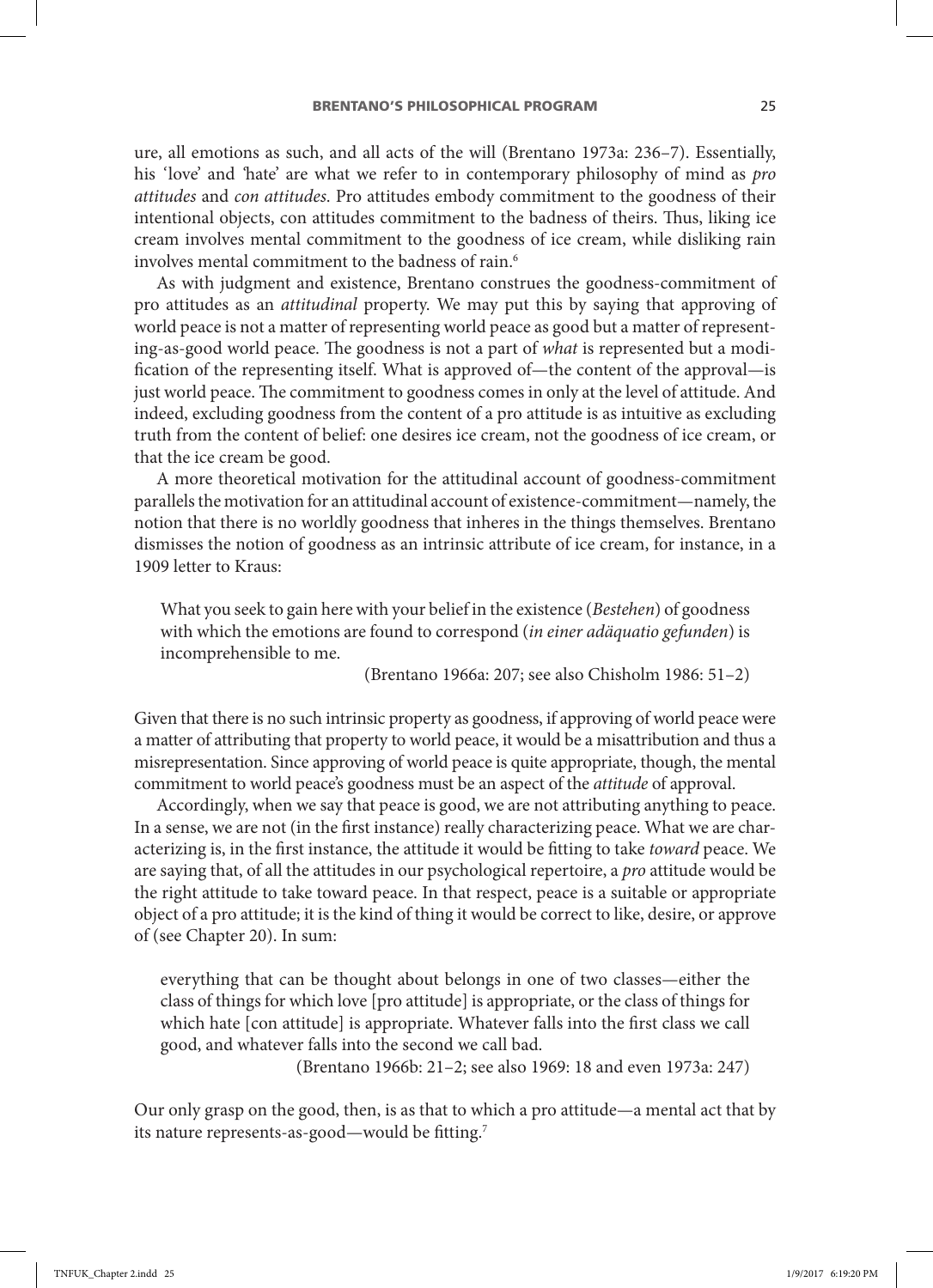Since goodness is not an attribute of external items, we cannot acquire the concept of the good by outer-perceptual encounter with items that exhibit or fail to exhibit it. Rather, our competence to engage in goodness talk and thought is ultimately based on inner-perceptual grasp of the fittingness or correctness of our own pro and con attitudes:

When we ourselves experience such a love [a love with the character of correctness (*als richtig charakterisierte*)] we notice not only that its object is loved and loveable, and that its privation or contrary hated and hateable, but also that the one is love-*worthy* and the other hate-*worthy*, and therefore that the one is good and the other bad.

(Brentano 1969: 22; my italics)

Further: not only is our grasp of the distinctive and essential property of a pro attitude derived from direct inner-perceptual encounter, so is our grasp of the fittingness that sometimes characterizes a mental act with that property. (More accurately, just as a judgment's correctness can be understood in terms of self-evidence, which itself can only be grasped through direct acquaintance in inner perception, so there is a practical "analogue of self-evidence in the domain of judgment" (1969: 22) in terms of which an attitude's fittingness can be understood; but this practical self-evidence itself can only be grasped directly in inner perception.)

It is easy to see the symmetry between Brentano's approaches to the true and the good. The characterization of pro attitudes as embodying mental commitment to goodness, the attitudinal take on goodness-commitment, the fitting pro attitude account of goodness, and the inner-perceptual grasp of both the relevant attitudinal property and its fittingness echo parallel views in Brentano's account of truth and existence. Brentano himself emphasizes this symmetry:

In calling an object good we are not giving it a material (*sachliches*) predicate, as we do when we call something red or round or warm or thinking. In this respect the expressions good and bad are like the expressions existent and nonexistent. In using the latter, we do not intend to add yet another determining characteristic of the thing in question; we wish rather to say that whoever acknowledges [believes in] a certain thing and rejects [disbelieves in] another makes a true judgment. And when we call certain objects good and others bad we are merely saying that whoever loves [has a pro attitude toward] the former and hates [has a con attitude toward] the latter has taken the right stand. The source of these concepts is inner perception, for it is only in inner perception that we comprehend ourselves as loving or hating something.

> (1973b: 90; see also Brentano 1969: 73–5, as well as manuscripts Ms 107c 231 and Ms 107c 236, quoted in Seron 2008)

This passage includes in an extraordinarily compressed way virtually all the elements making up Brentano's accounts of the true and the good.

It is worth noting that Brentano does recognize that the phenomena force certain disanalogies between the two cases. First, the fittingness of judgments and that of pro/ con attitudes is not exactly the same feature (Brentano 1969: 144). More interestingly,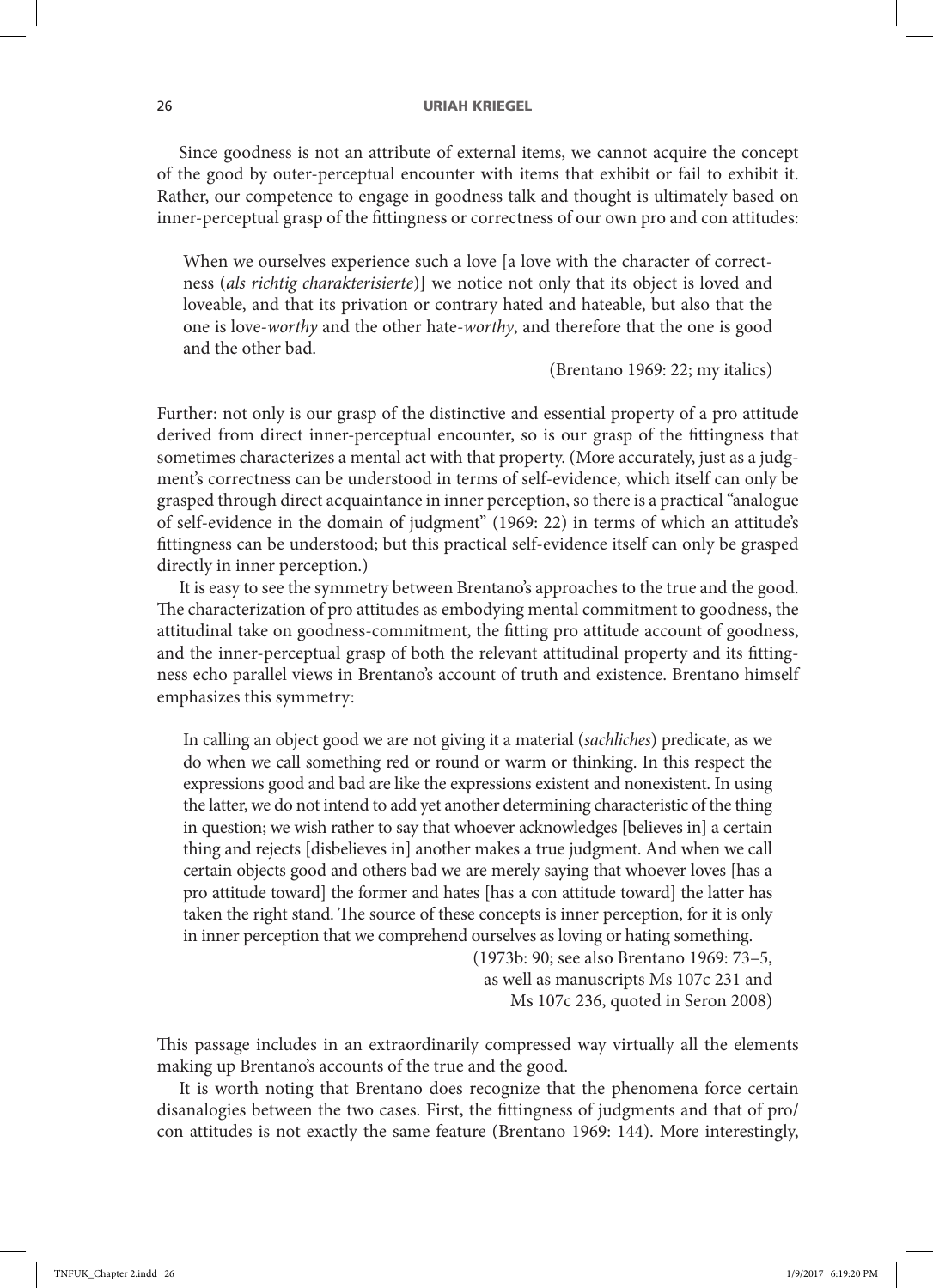the good comes in degrees, whereas the true does not. Accordingly, while the theory of the true requires no account of "the truer," the theory of the good does require an account of *the better*. Brentano's account is in terms of fitting *preference*: to say that *a* is better than *b* is to say that it would be fitting or correct to prefer *a* to *b* (Brentano 1969: 26, 1973b: 92). Despite such differences, it is easy to appreciate that Brentano's fundamental philosophical approach to the true and the good is structurally extremely similar.

### **� The Beautiful: Delight and Aesthetic Value**

Brentano's psychology divides mental acts into three fundamental categories (Chapter 9). We have already encountered judgments (affirmative or negative) and attitudes (pro or con). According to Brentano, both of these presuppose a third, more basic type of act consisting merely in the entertaining, or contemplation, or presentation (*Vorstellung*) of an object—without committing to either its existence/nonexistence or its goodness/badness (Brentano 1973a: 198). This may suggest that just as existence and goodness are tied to judgment and attitude (respectively), so beauty is tied to presentation or contemplation. After all, it is plausible to say that a beautiful thing is worthy of contemplation in more or less the same sense in which a good thing is worthy of approval and a real thing is worthy of acceptance.

This might suggest the following account of the beautiful: to say that something is beautiful is to say that it would be fitting to contemplate it. However, this "clean" account is frustrated by the fact that while acceptance and approval carry existence- and goodnesscommitment (respectively), contemplation does not by itself carry *beauty-commitment*: I am not mentally committing to the beauty of a book on my desk merely by contemplating it. In addition, there is no *standard of fittingness* for presentation (Brentano 1973a: 223), but there would have to be one if we were to appeal to fitting contemplation in accounting for beauty. Finally, while judgment and attitude come in positive and negative varieties, contemplation does not (1973a: 222), so the opposition between the beautiful and the ugly could not be captured through the fittingness of two opposing types of contemplation.

Something else must be added to contemplation, then, to capture beauty-commitment. What? Brentano notes a peculiar feature of the experience of encounter with the beautiful: it always entrains a measure of joy or pleasure. If one manages to contemplate El Greco's *Saint Martin and the Beggar* joylessly, one cannot be said to experience it as beautiful. "Only when a presentation is in itself good and joyful (*erfreulich*) we call its primary object beautiful" (Brentano 1959: 123). Thus the account of the beautiful requires positing a special mental act composed of both contemplation and joy—a kind of joyful contemplation. In some places, Brentano calls this mental act "delight" (*Wohlgefallen*). Delight, rather than mere contemplation, is the kind of mental act that embodies commitment to the beauty of that which it is about. It is also the kind of mental act for which there is a standard of correctness and one for which a contrary is available in the form of dejected or wretched contemplation (we might call this *dismay*).

Note well: the joy component of delight is a pro attitude, so delight is a compound state with a presentation component and a pro-attitude component. More specifically, to be delighted with *x* is to be in a state which is directed contemplation-wise at *x* and enjoyment-wise at the contemplation-of-*x*. By the same token, to be dismayed with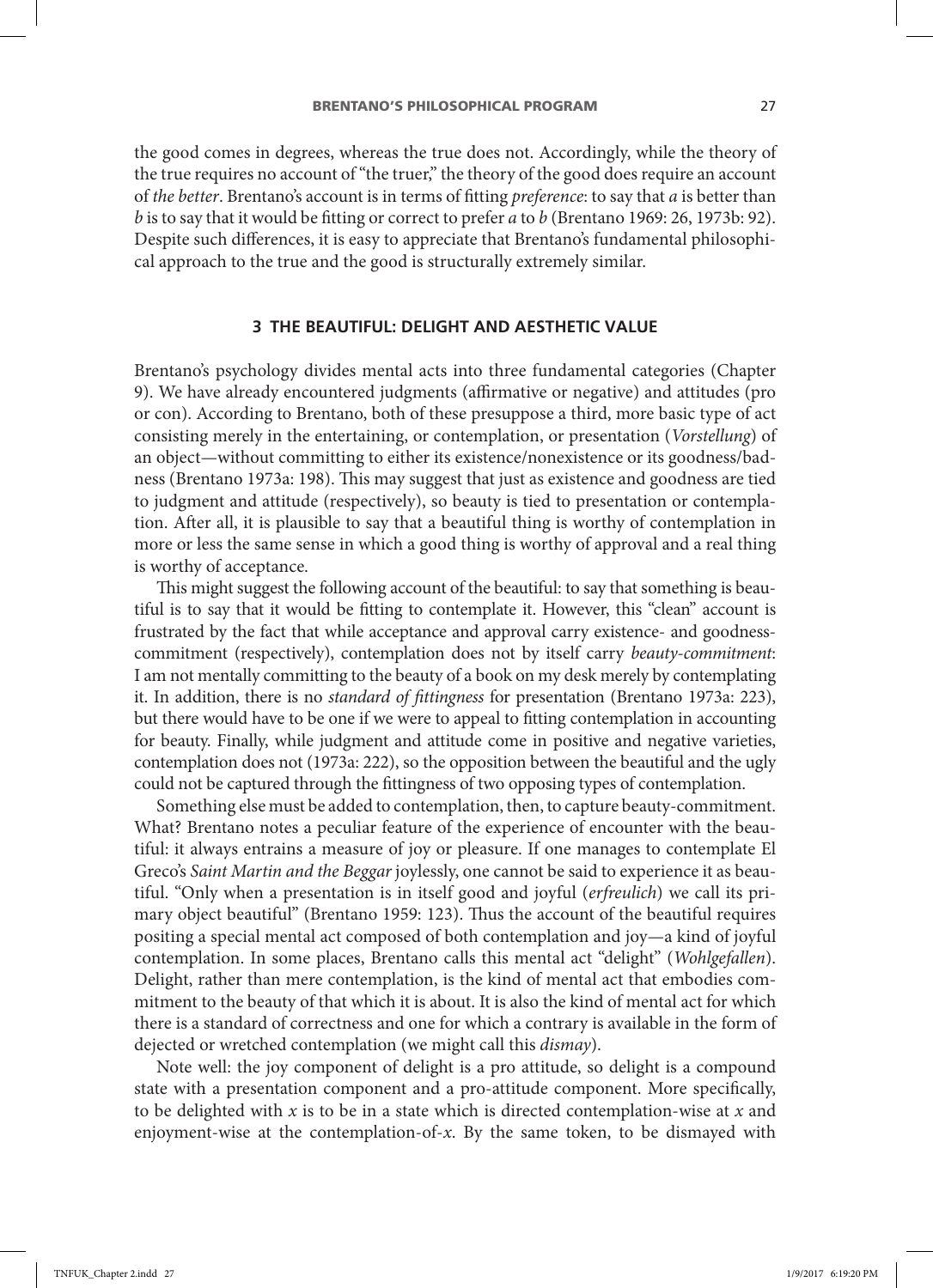*x* is to be in a state which is directed contemplation-wise at *x* and dejection-wise at the contemplation-of-*x*.

With this in place, Brentano can offer a "fitting delight" account of beauty analogous to his accounts of truth and value:

The concept of beauty [has to do with] a delight with the character of correctness (*als richtig charakteriesiertes*) being elicited in us.

(1959: 17)

To say that something is beautiful, then, is to say that it would be fitting to be delighted by it. That means it would be fitting to contemplate it while taking joy in the contemplating—both the contemplating and the enjoyment must be fitting. Meanwhile, the ugly is that which is a fitting object of dismay. Note that since delight and dismay involve the fittingness of a pro or con attitude, the fittingness of delight or dismay is ultimately a species of fitting (pro or con) attitude. This captures nicely, within Brentano's framework, the fact that aesthetic value is a species of value.

The motivation for, and consequences of, this account are broadly the same as those associated with the fitting belief-in and fitting pro-attitude accounts of truth and value. To start, Brentano rejects the existence of a worldly attribute of beauty, exhibited by some items and not others, just as he rejects the attributes of truth and goodness:

But it may well happen that a word which has the grammatical form of a noun or adjective actually denotes nothing at all…. For example: … 'good' and 'evil,' as well as 'truth' and 'falsehood' and the like. Strictly speaking, there is no concept (*Begriff* ) of the good, *or of the beautiful*, or of the true.

(Brentano 1966b: 71; my emphasis)

The last sentence in this passage is surely an infelicitous overstatement (of the sort one is liable to find in an unpublished fragment). Brentano does accept, after all, the existence of the *concepts* of truth and goodness (ultimately acquired, as we have seen, through inner perception). His view is rather that there are no such *attributes* as truth, goodness, and apparently beauty. Presumably, though, just as Brentano embraced existents and goods as worldly things in spite of rejecting existence and goodness as worldly attributes, so he embraces *beauties* despite rejecting beauty.

As before, this leads to a construal of beauty-commitment as an attitudinal rather than a content feature of delight. It is an aspect of *how* delight represents, not of *what* it represents. To experience aesthetic delight with an orchid is not to represent the orchid as beautiful but to represent-as-beautiful the orchid. The content of the delight is simply the orchid. The commitment to the orchid's beauty comes in at the level of attitude. It does not appear in the delight's content. This makes sense: we delight at the orchid, not at its beauty; the orchid's beauty is just the *reason* why we delight in the orchid.

Since there is no attribute of beauty that some worldly items exhibit and others do not, presumably we do not acquire the concept of the beautiful through outer-perceptual interaction with external-world beauties. Instead, we grasp the notion of beauty through inner-perceptual interaction with our delights' distinctive property of representing-asbeautiful and with its characteristic fittingness. We have no other handle on the beautiful.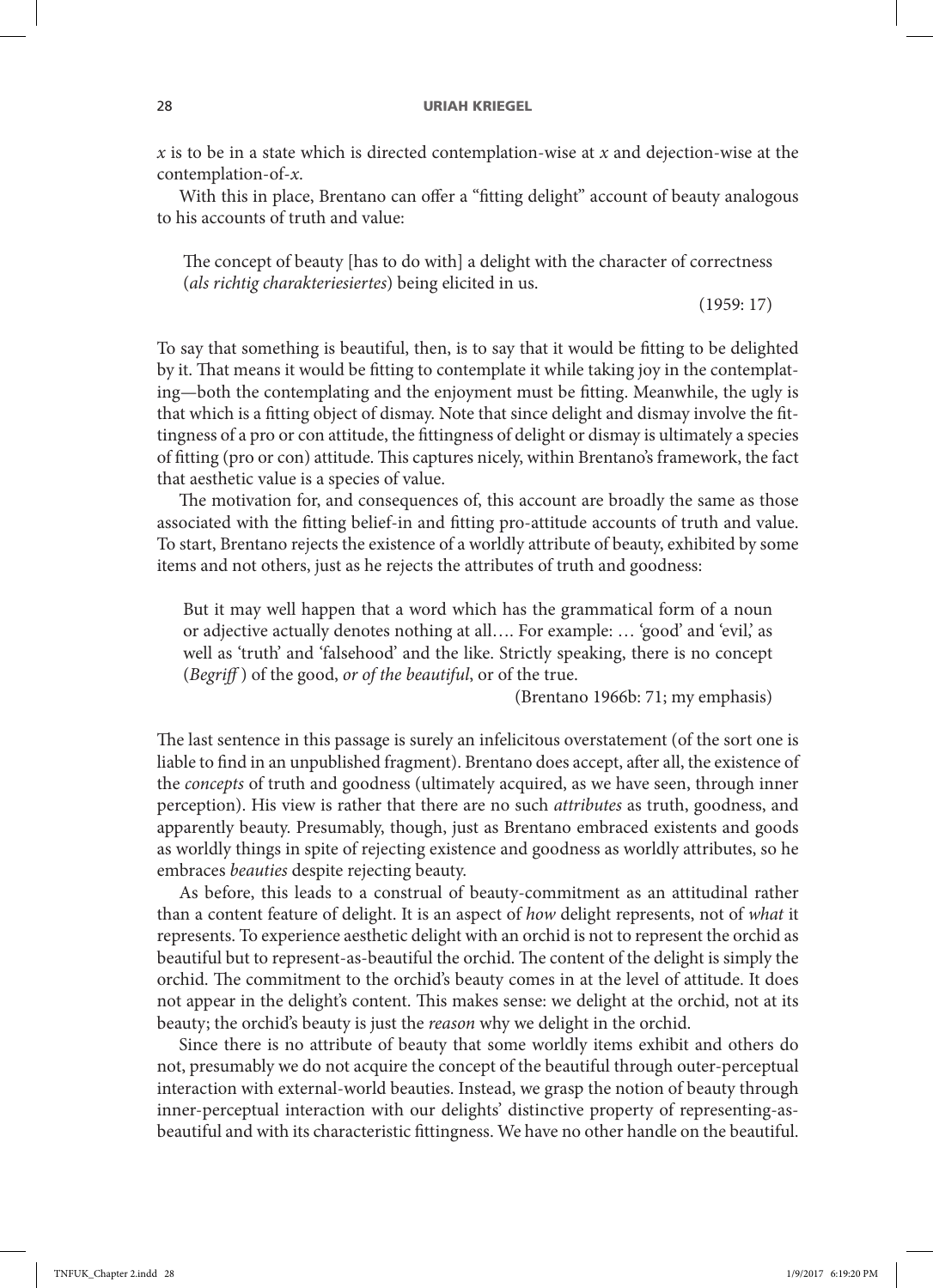The parallelism with Brentano's accounts of the true and the good is evident: beauty is accounted for in terms of the fittingness of a specific kind of attitude. At the same time, there are disanalogies here too. First, unlike the attitudes relevant to the true and the good, that relevant to the beautiful is not primitive but compound; it is therefore to be understood not through direct acquaintance but through analysis into its components. Secondly, there appear to be no sui generis fittingness special to delight: its fittingness reduces to the fittingness of second-order enjoyment.

#### **� Brentano's Program**

In what is quite possibly the most scholarly English-language overview of Brentano's philosophy, Liliana Albertazzi writes that "It is the general opinion that Brentano's theories do not constitute a system" (Albertazzi 2006: 295). As a sociological remark, this may be unobjectionable.8 But as the foregoing discussion suggests, Brentano's philosophical thought is, in reality, extraordinarily systematic. If the goal of a philosophical "grand system" in the style of seventeenth- and eighteenth-century philosophy is to provide a unified, structurally symmetric account of the true, the good, and the beautiful, then Brentano clearly had at least a *program* for such a system. Indeed, his may well be the last grand system of Western philosophy. For a variety of reasons, twentieth-century philosophy has taken a distance from systematic thinking in this sense. Brentano, whose system reached a certain resting point circa 1915, seems to be the last philosopher to have offered a system in the sense of a structurally unified account of the true, the good, and the beautiful. One suspects it is primarily the unsystematic character of Brentano's *writings* that has encouraged the otherwise implausible notion that there is no systematicity in his philosophical *thinking*. Arguably, however, in his mind Brentano was continuously refining and chiseling away at a unified grand system, a system that harmonized and stabilized the bits and pieces in his messy literary estate.

The superstructure of Brentano's program is quite straightforward. We grasp the nature of the true, the good, and the beautiful by grasping (i) the distinctive or essential feature of three types of mental act—affirmative judgment, pro attitude, and delight and (ii) the standard of fittingness or correctness for each. Thus, six notions are essential to Brentano's system: affirmative judgment, judgment-fittingness, pro attitude, attitude-fittingness, delight, and delight-fittingness. However, since delight is analyzable in terms of (first-order) contemplation and (second-order) pro attitude, and its fittingness is but the fittingness of pro attitudes, Brentano's account of the true, the good, and the beautiful requires only *five* basic and unanalyzable notions: affirmative judgment, pro attitude, contemplation, judgment-fittingness, and attitude-fittingness. These five notions receive no informative philosophical account in Brentano's system. They are treated as primitives. As such, we do not grasp *their* nature by appreciating some philosophical theory. We can only grasp their nature *directly*—through acquaintance in inner perception (against the background of the right contrast). At the end of an 1889 lecture on truth, Brentano says:

We have been concerned with a definition, i.e., with the elucidation of a concept … Many believe that such elucidation always requires some general determination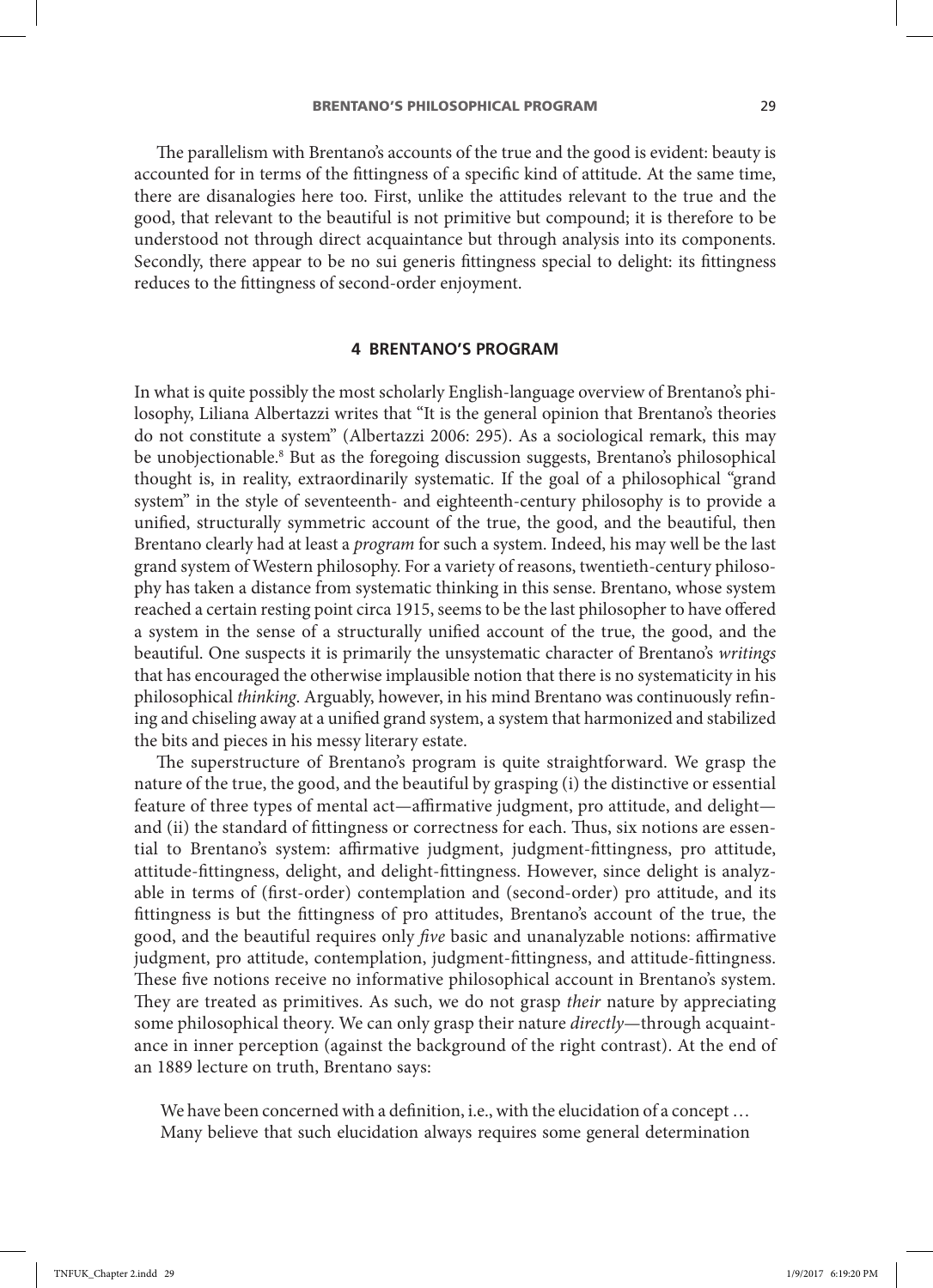#### 30 Uriah Kriegel

[i.e., definition by *genus et differentia*], and they forget that the ultimate and most effective means of elucidation must always consist in appeal to the individual's intuition … What would be the use of trying to elucidate the concepts of red and blue if I could not present one with something red or with something blue?

(Brentano 1966b: 24–5)

In our case, we appreciate the nature of belief-in by inner-perceiving mental acts that *are* beliefs-in alongside ones that are not; we understand what judgment-fittingness is, ultimately, by inner-perceiving judgments that are self-evident alongside judgments that are not; we appreciate the nature of a pro attitude by inner-perceiving mental acts that *are* pro attitudes alongside ones that are not; and so on. In each case, some contrast brings into sharper inner-perceptual relief the feature whose nature we are trying to grasp. We grasp that nature simply *as* that which is present in the one case and absent in the other. There is no fuller, more articulated, more informative, more theoretical account to be had.

It is a central feature of Brentano's program, then, that the ultimate basis for our grasp of the nature of the true, the good, and the beautiful is inner perception of our mental acts and their fittingness. This explains psychology's pride of place in Brentano's system:

We see that … the triad of ideals, the beautiful, the true, and the good, can well be defined in terms of the system of mental faculties. Indeed, this is the only way in which it becomes fully intelligible.

(Brentano 1973a: 263)

Insofar as the study of the true, the good, and the beautiful is grounded in the study of the mind, philosophy of mind (or Brentano's "descriptive psychology") assumes the role of *first philosophy*. The status of philosophy of mind as first philosophy will remain a unifying theme of the Brentano School. In fact, since for Brentano, all mental life is conscious, his philosophy of mind is at bottom a philosophy of consciousness. In Brentano's thought, then, we find a rare instance of a philosophical system based ultimately on the philosophy of consciousness.

Despite this *methodological* primacy of philosophy of consciousness, Brentano's picture of the world is thoroughly realist. Brentano's world contains just so many individual objects, and nothing more (see Chapter 13). When we say of any of the concrete particulars inhabiting Brentano's world that it exists, or is good, or is beautiful, we are just saying that it would be fitting to believe in it, have a pro attitude toward it, or delight in it (respectively). It is in this way that the notions of the true/real, the good, and the beautiful make their entry into our worldview. This entry does not entrain, however, a transcendental mind that does the accepting, approving, and delighting. Rather, among the individual objects inhabiting this austere world are individual minds, including believing-minds, approving-minds, and delighted-minds, and indeed even some correctlybelieving-minds, rightly-approving-minds, and fittingly-delighted-minds! It is because (and only because) each of us has on occasion *been* a correctly-believing-mind, rightlyapproving-mind, and fittingly-delighted-mind, and has *inner-perceived* himself or herself to be such a mind, that each of us is able to experience the world in terms of truth, goodness, and beauty.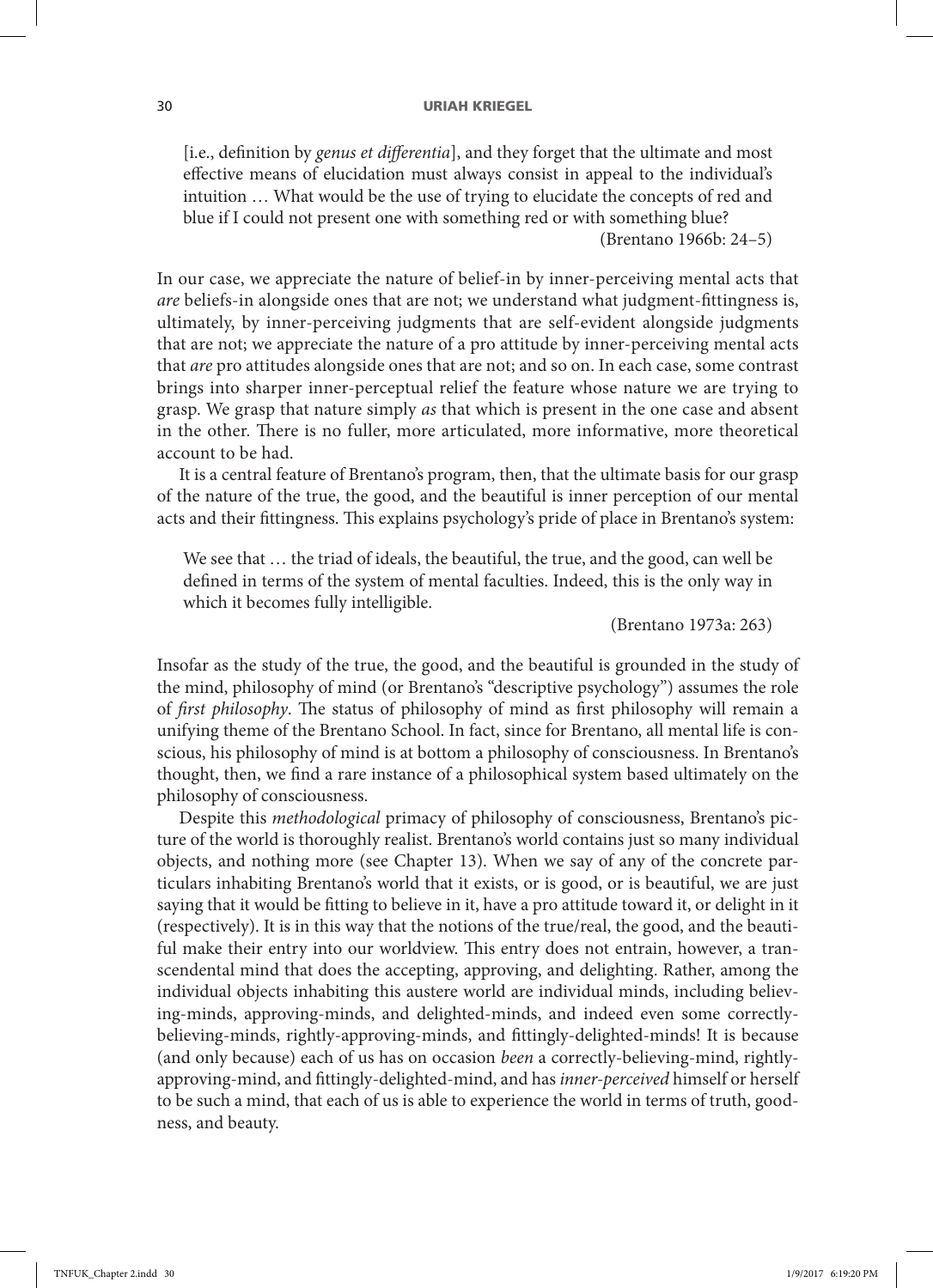## **Conclusion: The Three Legs of the Brentanian Stool**

As noted, Brentano's classification of mental acts divides them into three basic categories: presentation, judgment, and (pro or con) attitude. All three are species of a single more generic phenomenon, namely intentionality:

Nothing distinguishes mental phenomena from physical phenomena more than the fact that something is immanent [that is, intentionally inexistent] as an object in them. For this reason it is easy to understand that the fundamental differences in the way something [in]exists in them as an object constitute the principal class differences among mental phenomena.

(Brentano 1973a: 197)

The three categories correspond to three different modes of intentionality, or three different modifications of the basic intentional relation. These are the modes of representing-as-existent/nonexistent for judgment, representing-as-good/bad for attitudes, and a kind of neutral mere-representing for presentation. These are obviously different, but they are all modifications of the same underlying phenomenon of intentionality. As noted, the natures of both intentionality and the fittingness of different intentional modifications can ultimately be grasped only through inner perception. Together, intentionality, fittingness, and inner perception can be seen as the three legs of the Brentanian stool; they are the central concepts in his system. It is through their interrelations, modifications, and interrelations of modifications that we obtain philosophical illumination of the true, the good, and the beautiful.<sup>9</sup>

#### **Notes**

- 1. The term Brentano prefers in this context is *Richtig*, most naturally translated as "correct" or "fitting." But in one place he offers a number of synonyms—*konvenient*, *passend*, and *entsprechend* (Brentano 1969: 74) which are more or less interchangeably translatable as "appropriate," "suitable," "fitting," and "adequate."
- 2. Brentano draws a sharp distinction between introspection and inner perception, and hangs his epistemic hopes only on the latter. On the difference between the two, see Chapter 3.
- 3. Plausibly, it is precisely because the only way to grasp the essential property of belief is by direct innerperceptual encounter that Brentano does not characterize this property as "representing-as-true." But the expression is useful for bringing out that the characteristic commitment of belief is an aspect of its attitude, not its content. Nonetheless, we must treat this expression with care and keep in mind that it is hyphenated for a reason: "true" is intended as a merely morphological, and *not* syntactic, part of "representing-as-true" (just as "apple" is a merely morphological part of "pineapple").
- 4. In more Brentanian terminology: it is not an aspect of the *object* of consciousness but of the *mode* of consciousness (1973a: 201).
- 5. Brentano also has other arguments to plug into the second part of the reasoning. For example, he thinks that (dis)belief-in reports are more parsimonious than (dis)belief-that reports, since they concern only concrete objects and not propositions (see Brentano 1966b: 84). Here I focus on one particular argument Brentano employs, because it is one that recurs in the domains of the good and the beautiful.
- 6. Such commitment need not be all-things-considered commitment; it can be just prima facie commitment. In fact, it appears to be the crucial difference between emotion and will, for Brentano, that the former's value-commitment is prima facie and the latter's is all-things-considered (1969: 150). Both, however, qualify as pro/con attitudes.